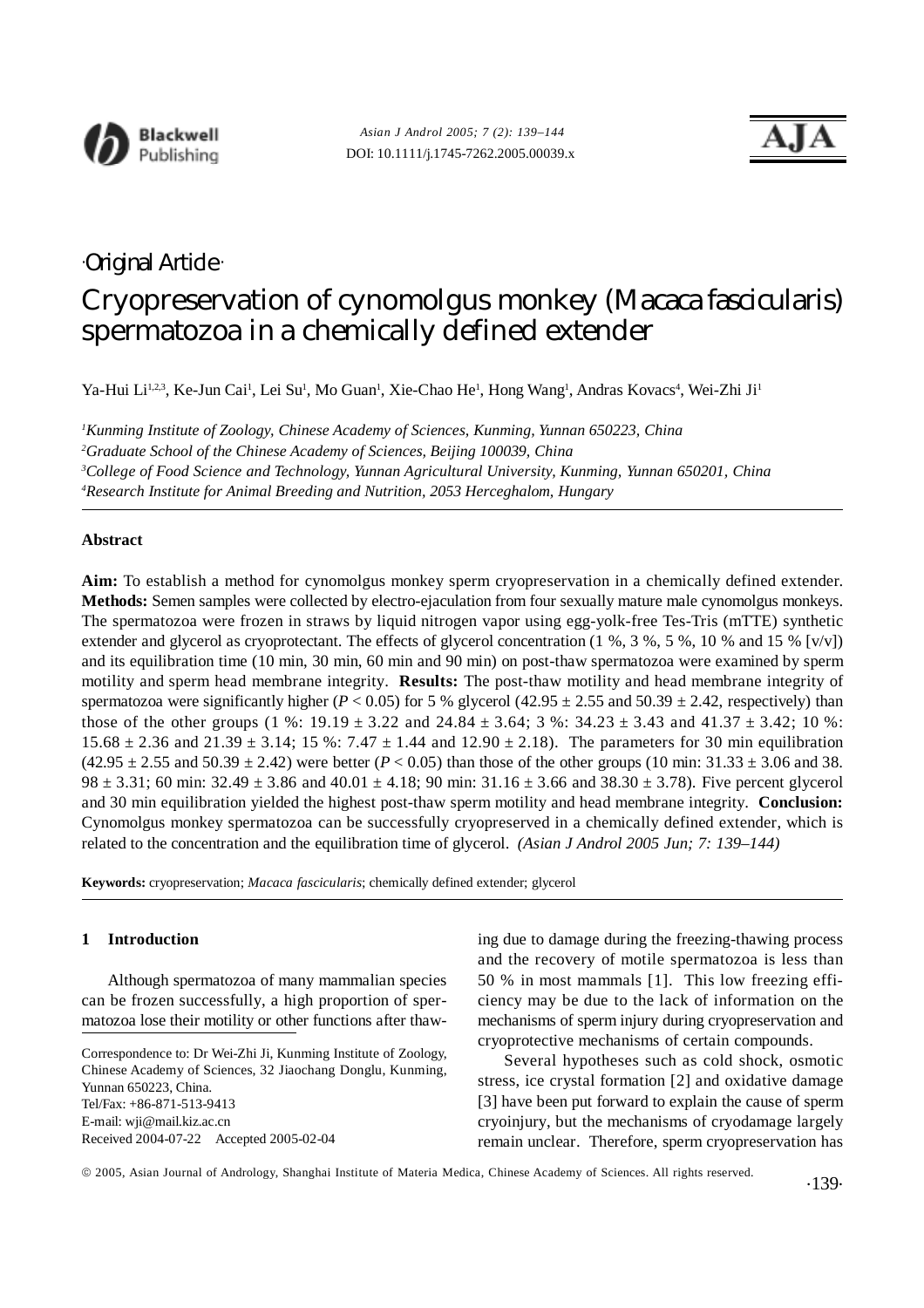remained empirical and, at present, even with the most advanced equipment and the optimal freezing protocol, only about 50 % of spermatozoa can survive cryopreservation.

Glycerol is a preferable cryoprotectant for sperm freezing in most mammals. Additionally, complex agents such as egg yolk, skim milk, milk and even serum are used in sperm freezing extenders for many different species in order to provide maximal cryoprotection for spermatozoa. As complex components of freezing extenders such as egg yolk contain a large number of undefined molecules, it is difficult to analyze the roles of a particular compound played in sperm preservation. In addition, these complex compounds not only contain potential infectious agents (viruses, bacteria, fungi, prions) but are with difficultly-controlled quality. Therefore, a chemically defined extender would be helpful to understand the mechanism of both sperm cryodamage and cryoprotection. Previous studies have described how the spermatozoa of mouse [4, 5], goat [6] and man [7] were successfully frozen in a chemically defined extender, but not yet those of nonhuman primates.

Sperm motility and functional intact membrane are interrelated and both are required for fertilization [8]. Sperm membranes may be irreversibly damaged by the process of freezing-thawing that leads to a marked decline in sperm motility.

In the present study, efforts have been made to develop a method for the cryopreservation of the cynomolgus monkey sperm in a synthetic extender. Frozenthawed sperm function was evaluated by sperm motility and sperm head membrane integrity, which are the two important factors related to fertilization.

# **2 Materials and methods**

All chemicals were obtained from Sigma Chemical Co. (St Louis, MO, USA), unless indicated otherwise.

#### *2.1 Dilution and freezing extenders*

The extender for dilution of cynomolgus monkey sperm was based on Tes-Tris-egg yolk (TTE) [9], but in this study it did not contain egg yolk and was abbreviated to mTTE (Table 1). The extender was prepared as follows: after dissolving all the ingredients in Milli-Q water and adjusting the pH to 7.0–7.2 with 1 mol/L NaOH or HCl, the extender was divided into 4-mL aliquots and stored at 30 ºC for no more than 2 weeks and thawed in

a 37 ºC water bath before use. The freezing extender was made by adding glycerol to the mTTE to reach final concentrations of 1 %, 3 %, 5 %, 10 % and 15 %  $(v/v)$ , respectively.

#### *2.2 Semen collecting and processing*

Four sexually mature male cynomolgus monkeys, aged 5–11 years, were provided by the Laboratory Animal Center of the Kunming Institute of Zoology. The animals were individually caged with lights on from 06:00 to 18:00 at a temperature of 20–25 ºC. Animals were anesthetized using 5 mg of ketamine hydrochloride (Xin-Gang Co. Shanghai, China)/kg body weight i.m. and stimulated with penile electrodes. Ejaculated semen was collected into a disposable plastic test tube containing 2 mL of pre-warmed Tyrode's albumin lactate pyruvate (TALP)-Hepes [10]. The diluted semen was kept at 37 ºC water bath for 30 min to allow liquefaction. After that, the semen was transferred into a 15-mL disposable plastic tube. A small sample was taken to examine the sperm motility and head membrane integrity (see below) and the rest was washed twice with TALP-Hepes at a rate of 1:9 (1 part of semen for 9 parts of TALP-Hepes) and centrifuged at  $200 \times g$  for 10 min. The supernatant was aspirated and the sperm pellet was dispersed and mixed with a Pasteur pipette. Volume and concentration of sperm were determined, only ejaculates with a concentration of  $2.0-4.0 \times 10^9$  sperm/mL and containing ≥ 70 % motile spermatozoa were used for freezing.

# *2.3 Freezing and thawing of spermatozoa*

The washed spermatozoa were diluted 1:9 slowly in mTTE and kept at room temperature (12–18  $^{\circ}$ C) for 60 min. An equal volume of mTTE containing glycerol was added in steps at 6–7 min intervals at room temperature within 30 min to reach a final glycerol concentration of

Table 1. Composition of mTTE for dilution of cynomolgus monkey spermatozoa.

| Components           | Concentration $(g/L)$ |
|----------------------|-----------------------|
| <b>Tes</b>           | 12                    |
| Tris-HCl             | 2                     |
| Glucose              | 20                    |
| Lactose              | 20                    |
| Raffinose            | 2                     |
| Penicillin-G         | 100 000 IU            |
| Streptomycin sulfate | 0.05                  |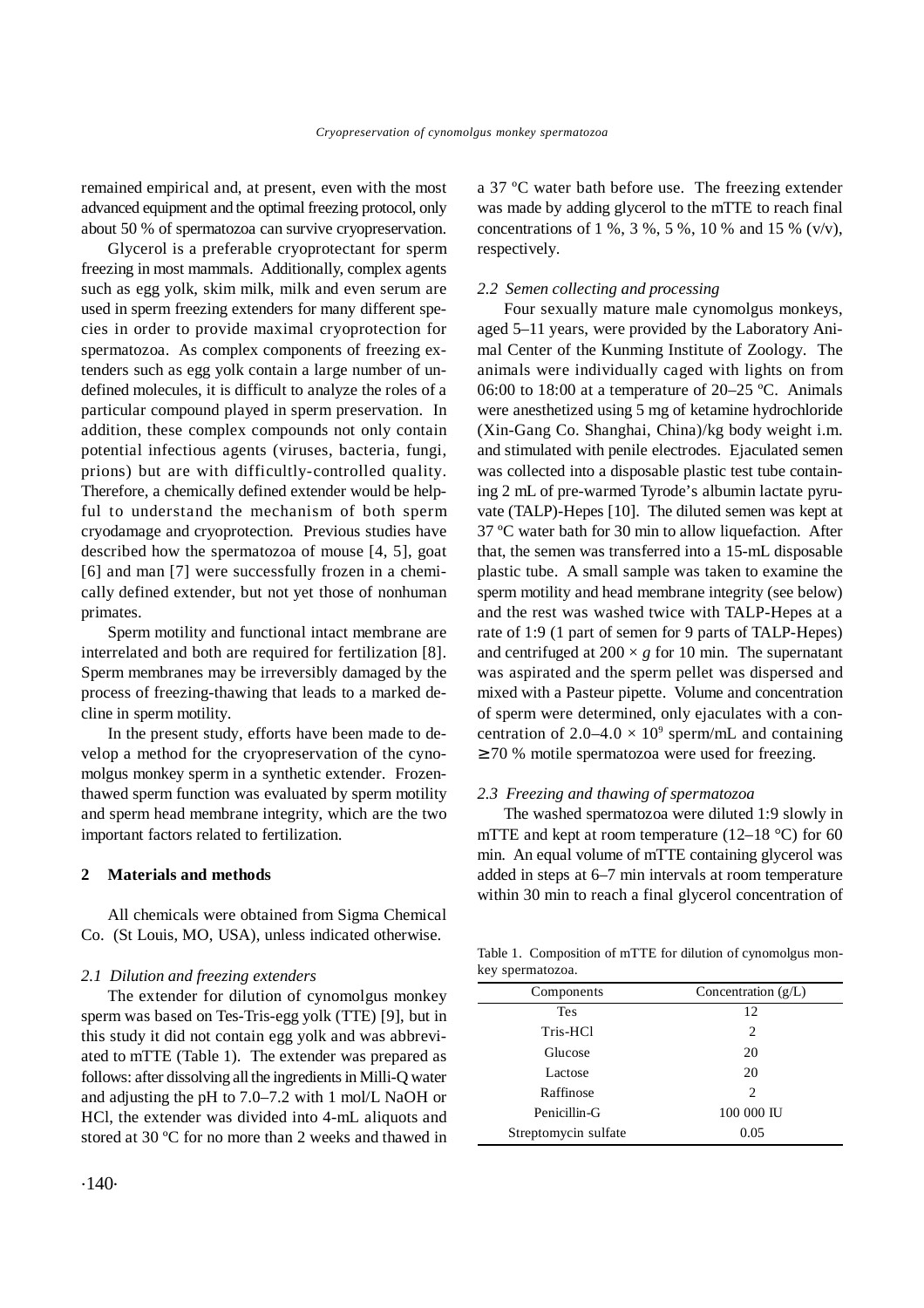1 %, 3 %, 5 %, 10 % and 15 %, respectively.

The spermatozoa were equilibrated in the glycerol extender for some period and the equilibration times tested at room temperature, were 10, 30, 60 and 90 min in mTTE extender containing 5 % glycerol, respectively. After equilibration, spermatozoa were drawn into 0.25-mL plastic straws (IMV, L'Aigle, France), sealed with a straw heater (Tew Impulse Sealer, Tish-200, Tew Electric Heating Equipment Co. Ltd., Taiwan ) and then kept in 4 °C for 45 min. Straws were frozen by putting them horizontally on a rack 3 cm above the surface of liquid nitrogen. Ten minutes later, they were submerged directly into liquid nitrogen  $(LN_2)$  for storage.

After storage in  $LN_2$  for more than 7 days, straws containing frozen spermatozoa were placed in a 37 °C water bath for 2 min for thawing. Thawed sperm suspension for each straw was diluted in a disposable sterile test tube with 1.25 mL pre-warmed TALP-Hepes, which was added in five parts at 30 s intervals. The diluted sperm was washed twice by centrifugation at  $200 \times g$ for 10 min, and the sperm pellet was dispersed immediately.

# *2.4 Examination of sperm motility and head membrane integrity*

#### *2.4.1 Sperm motility*

Using a pre-warmed hemocytometer counting chamber, fresh and thawed sperm samples were assessed for percentage of forward progressive motility by counting 200 spermatozoa in duplicates. This evaluation was conducted by another operator who did not know the identity of the sperm samples offered.

#### *2.4.2 Sperm motility recovery rate*

The sperm motility recovery rate was calculated by comparing the motilities of pre-freeze  $(M_{pr})$  and postthaw  $(M_{ps})$  spermatozoa. If  $M_{pr}$  and  $M_{ps}$  are the sperm motility percentages before and after freezing, then the recovery rate would be:  $M_{ps}/M_{pr} \times 100\%$ .

#### *2.4.3 Sperm head membrane integrity*

Sperm head membrane integrity was measured by counting non-damaged spermatozoa, defined as nonstained by Hoechst 33258, as described by Cross *et al.* [11]. Shortly,  $1 \mu L$  of 0.5 mg/mL Hoechst 33258 was added to 500 µL fresh or thawed sperm specimen (diluted with warm TL-Hepes without protein) and stained at 37 °C for 10 min in the dark. Then, spermatozoa were

centrifuged at  $250 \times g$  for 5 min to remove excess stains. The sperm pellet was resuspended in 100 µL pre-warmed TL-Hepes; 10–20 µL of the suspension was smeared on a microscope slide with a cover slip. Under ultraviolet (UV) light, membrane intact spermatozoa showed little or no blue fluorescence in the head, while spermatozoa with damaged membrane showed bright blue fluorescence. At least 200 spermatozoa were scored for each sample and the identities of the samples were hidden from the observer to obtain an objective assessment.

#### *2.5 Statistical analysis*

A total of 16 ejaculates (four ejaculates per male) were studied and experiments were conducted with  $n = 16$ replicates. All data are expressed as mean  $\pm$  SD. Data of sperm motility and head membrane integrity were subjected to arcsine square root transformation and analyzed by ANOVA and Fisher's protected least significant difference (LSD) test. Differences were considered statistically significant at  $P < 0.05$ .

# **3 Results**

#### *3.1 Effect of glycerol concentration*

The effect of glycerol concentration on post-thaw sperm motility and sperm head membrane integrity is shown in Table 2 and Figure 1. With the increase of glycerol concentrations from 1 % to 5 %, the parameters of thawed spermatozoa rose significantly  $(P < 0$ . 05). However, all the examined values of sperm decreased significantly when glycerol concentration increased from 5 % to 15 %  $(P < 0.05)$ . The highest percentages of sperm motility and head membrane integrity were achieved when the spermatozoa were frozen in mTTE extender containing 5 % glycerol  $(P < 0.05)$ .

Table 2. Effect of glycerol concentration on post-thaw sperm motility. Values with different letters(superscripts) within a column are significantly different  $(P < 0.05)$ .

|                   | Sperm motility (%)          | Motility recovery           |
|-------------------|-----------------------------|-----------------------------|
|                   |                             | rate $(\%)$                 |
| Pre-freeze sperm  | $77.26 \pm 3.79$            |                             |
| $1\%$             | $19.19 + 3.22^a$            | $24.83 + 4.11^a$            |
| Glycerol<br>3 %   | $34.23 + 3.43^b$            | $44.34 + 4.28^b$            |
| concentration 5 % | $42.95 + 2.55$ <sup>c</sup> | $55.58 + 1.64^{\circ}$      |
| (v/v)<br>$10\%$   | $15.68 + 2.36^d$            | $20.32 + 3.24$ <sup>d</sup> |
| 15 %              | $7.47 + 1.44^e$             | $9.64 \pm 1.65^{\circ}$     |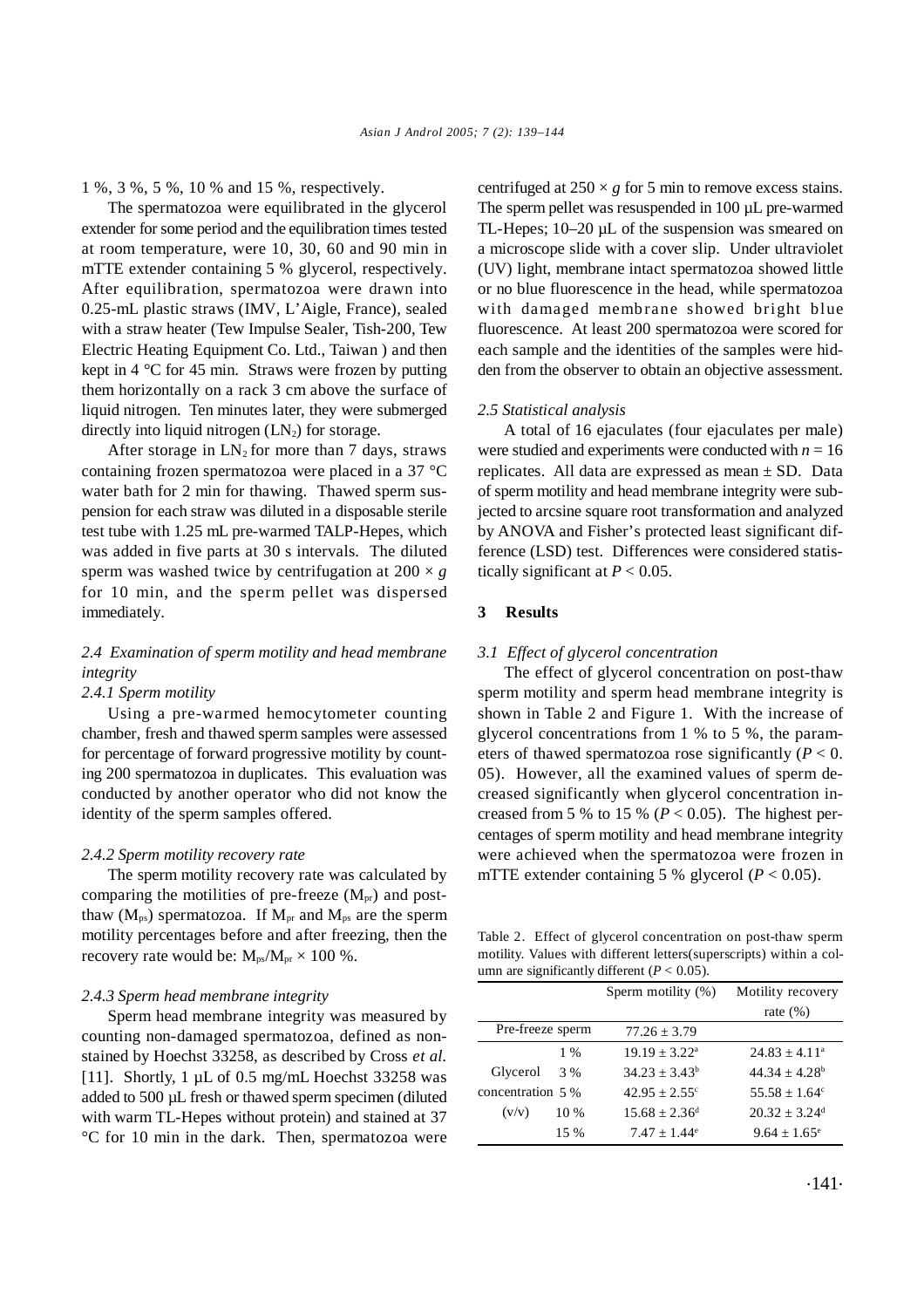

Figure 1. Effect of glycerol concentration on post-thaw sperm head membrane integrity. Bars with different letters are significantly different ( $P < 0.05$ ).

#### *3.2 Effect of equilibration time*

The effect of equilibration time on post-thaw sperm motility and head membrane integrity is presented in Table 3 and Figure 2. The highest sperm motility and head membrane integrity data were achieved when the spermatozoa were equilibrated in mTTE extender containing 5 % glycerol for 30 min, more than those of the other groups ( $P < 0.05$ ). There was no significant difference for sperm parameters among the 10, 60 and 90 min groups  $(P > 0.05)$ .

### **4 Discussion**

TTE extender and the simple "straw freezing" procedure were successfully used for cryopreservation of cynomolgus monkey spermatozoa [9]. In the present study, TTE was modified by omitting egg yolk to obtain a chemically defined medium, in which glycerol concentration was tested and the cryopreservation protocol (duration of exposure to mTTE, equilibration temperature in glycerol) had been improved accordingly.

Table 3. Effect of equilibration time on post-thaw sperm motility. Values with different letters (superscripts) within a column are significantly different (*P* < 0.05).

|                  |    | Sperm motility $(\%)$    | Motility recovery           |
|------------------|----|--------------------------|-----------------------------|
|                  |    |                          | rate $(\%)$                 |
| Pre-freeze sperm |    | $77.26 \pm 3.79$         |                             |
|                  | 10 | $31.33 + 3.06^a$         | $40.62 + 4.15^{\circ}$      |
| Equilibration    | 30 | $42.95 + 2.55^{\circ}$   | $55.58 + 1.64^b$            |
| time (min)       | 60 | $32.49 + 3.86^a$         | $42.12 + 5.01^a$            |
|                  | 90 | $31.16 \pm 3.66^{\circ}$ | $40.37 + 4.75$ <sup>a</sup> |

Glycerol has been widely used as a cryoprotectant for freezing mammalian spermatozoa to protect them against cryoinjury, but it can also damage sperm cells at high concentration, depending on different species. For example, marsupial spermatozoa can tolerate as high as 10 %–20 % glycerol, whereas mouse spermatozoa will be dramatically damaged if the glycerol proportion exceeds 1.75 % [12]. For nonhuman primate spermatozoa, the concentration of glycerol used in sperm cryopreservation varied in a range of 3 %–14 % [13, 14]. In addition, the optimal glycerol concentration for sperm cryopreservation varies with other factors even within a certain species. For instance, 3 % or 5 % glycerol was found to be best for freezing cynomolgus monkey spermatozoa in straw [9, 13], whereas  $5\%$  or  $7\%$ -10 % glycerol was optimal for pellet freezing on dry ice [15]. Similarly, Morrell [16] observed that the optimal concentration of glycerol for cryopreserving marmoset sperm is lower (2.5 %–5.0 %) for straw freezing than that for pellet freezing  $(5.0 \text{ %} -7.5 \text{ %})$ . The result of this study showed that the optimal concentration of glycerol was 5 % in the mTTE medium, the same as the results reported by Sankai *et al*. [9], but the temperature of adding extender with glycerol was different. In the study of Sankai *et al*. [9], the extender containing glycerol was added at a lower temperature (i.e.  $5^{\circ}$ C) to minimize the toxicity of glycerol. In the present study, however, exposure to glycerol was performed at room temperature (12  $^{\circ}$ C–18  $^{\circ}$ C) to match the temperature of incubation in the mTTE medium, avoiding changeful temperature that may damage sperm cells. Previous studies on rhesus [17] and vervet monkey [18] sperm cryopreservation indicated that extenders containing glycerol were added at 37 °C or 32 °C



Figure 2. Effect of equilibration time on post-thaw sperm head membrane integrity. Bars with different letters are significantly different (*P* < 0.05).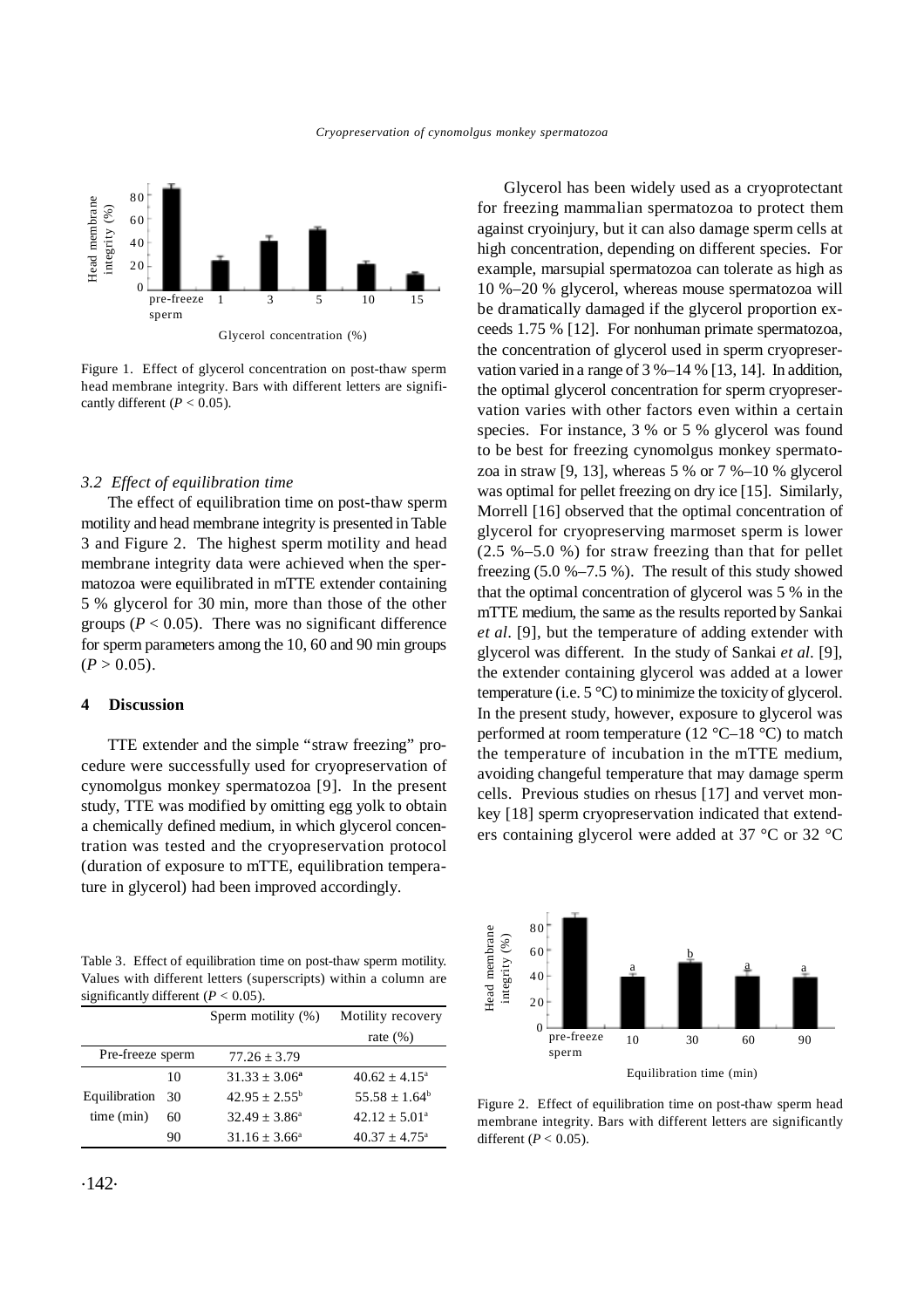rather than  $5^{\circ}$ C and the recovery of post-thaw motility was more than 60 %. These results suggested that glycerol permeability might have a wide range of temperature dependency.

Equilibration time with glycerol in cryoprotectant extender is another factor to affect the survival of frozen-thawed spermatozoa, because the speed and degree of glycerol penetration of sperm is species-dependent. Glycerol can penetrate into sperm membrane very quickly for some species but slowly for others. Berndtson and Foote [19] found that glycerol was able to permeate bull spermatozoa within 3–4 min either at 25  $\degree$ C or 5  $\degree$ C and maximum post-thaw motility occurred when they were exposed to glycerol for as short as 10 s. However, Almlid and Johnson [20] discovered that there was no difference in sperm cryosurvival when boar semen was exposed to glycerol for 0.5, 2, 5, 15, or 75 min. Equilibration time is also quite different in nonhuman primate sperm cryopreservation. Leverage *et al*. [17] and Morrell [16] found that the equilibration time for rhesus and marmoset sperm should be within 10 min to get a maximal sperm survival. Mahone and Dukelow [15] concluded that there was no difference in total sperm motility for 1-, 25- or 45-min glycerol equilibration in cynomolgus monkeys. In Roussel and Austin's study [14], ejaculates from five species of nonhuman primates were added to the glycerol extenders and equilibrated for 30 min at room temperature and an average of 50 % post-thaw survival in the sperm was obtained. However, the result of our study showed that sperm motility and head membrane integrity for 10-, 60- and 90-min equilibration in the chemically defined extender was significantly lower (*P* < 0.05) than that of 30 min, indicating that shorter or longer equilibration time was directly related with the cell survival of cryopreservation. The shorter equilibration time might not allow enough glycerol to penetrate into spermatozoa, but longer exposure to glycerol could be toxic for them. The results suggested that the equilibration time not only depended on the species, but also related with the extenders as well as experimental conditions.

In this study, four male animals used as semen donors were chosen randomly from the Laboratory Animal Center of Kunming Institute of Zoology and it was unclear whether the semen of each individual was suitable for cryopreservation. Additionally, no significant difference was found in susceptibility of spermatozoa to cryodamage among the individual males or between the

ejaculates in any donor. Even so, whether there is sperm freezing variability among cynomolgus monkeys and if the protocol described here is suitable for any donor of this species, further investigation is required. Moreover, though the post-thaw motility of spermatozoa is good with the present procedure, their capability of fertilization has to be examined.

In conclusion, our study demonstrates that cynomolgus monkey spermatozoa can be successfully cryopreserved in a chemically defined extender. An extender consisting of 5 % glycerol and 30 min equilibration yielded the highest post-thaw sperm motility and head membrane integrity. The concentration and equilibration time of glycerol proved to be the key factors to successful cryopreservation.

#### **Acknowledgment**

The authors thank Mr Bence Baranyai for his critical revision of the manuscript. This work was supported by grants from the Chinese Academy of Science's KSCX 1-05-01, major state research development program G2000016108, Ministry of Science and Technology of China (2001 DEA 10009-09) and National Nature Science Foundation of China (No. 30370166).

#### **References**

- 1 Watson PF. The causes of reduced fertility with cryopreserved semen. Anim Reprod Sci 2000; 60-61: 481–92.
- 2 Mazur P. Freezing of living cells: mechanisms and implications. Am J Physiol 1984; 247(3 Pt 1): C125–42.
- 3 Alvarez JG, Storey BT. Evidence for increased lipid peroxidative damage and loss of superoxide dismutase activity as a mode of sublethal cryodamage to human sperm during cryopreservation. J Androl 1992; 13: 232–41.
- 4 Tada N, Sato M, Yamanoi J, Mizorogi T, Kasai K, Ogawa S. Cryopreservation of mouse spermatozoa in the presence of raffinose and glycerol. J Reprod Fertil 1990; 89: 511–6.
- 5 Storey BT, Noiles EE, Thompson KA. Comparison of glycerol, other polyols, trehalose, and raffinose to provide a defined cryoprotectant medium for mouse sperm cryopreservation. Cryobiology 1998; 37: 46–58.
- 6 Kundu CN, Chakraborty J, Dutta P, Bhattacharyya D, Ghosh A, Majumder GC. Development of a simple sperm cryopreservation model using a chemically defined medium and goat cauda epididymal spermatozoa. Cryobiology 2000; 40: 117–25.
- 7 Grizard G, Chevalier V, Griveau JF, Le Lannou D, Boucher D. Influence of seminal plasma on cryopreservation of human spermatozoa in a biological material-free medium: study of normal and low-quality semen. Int J Androl 1999; 22: 190–6.